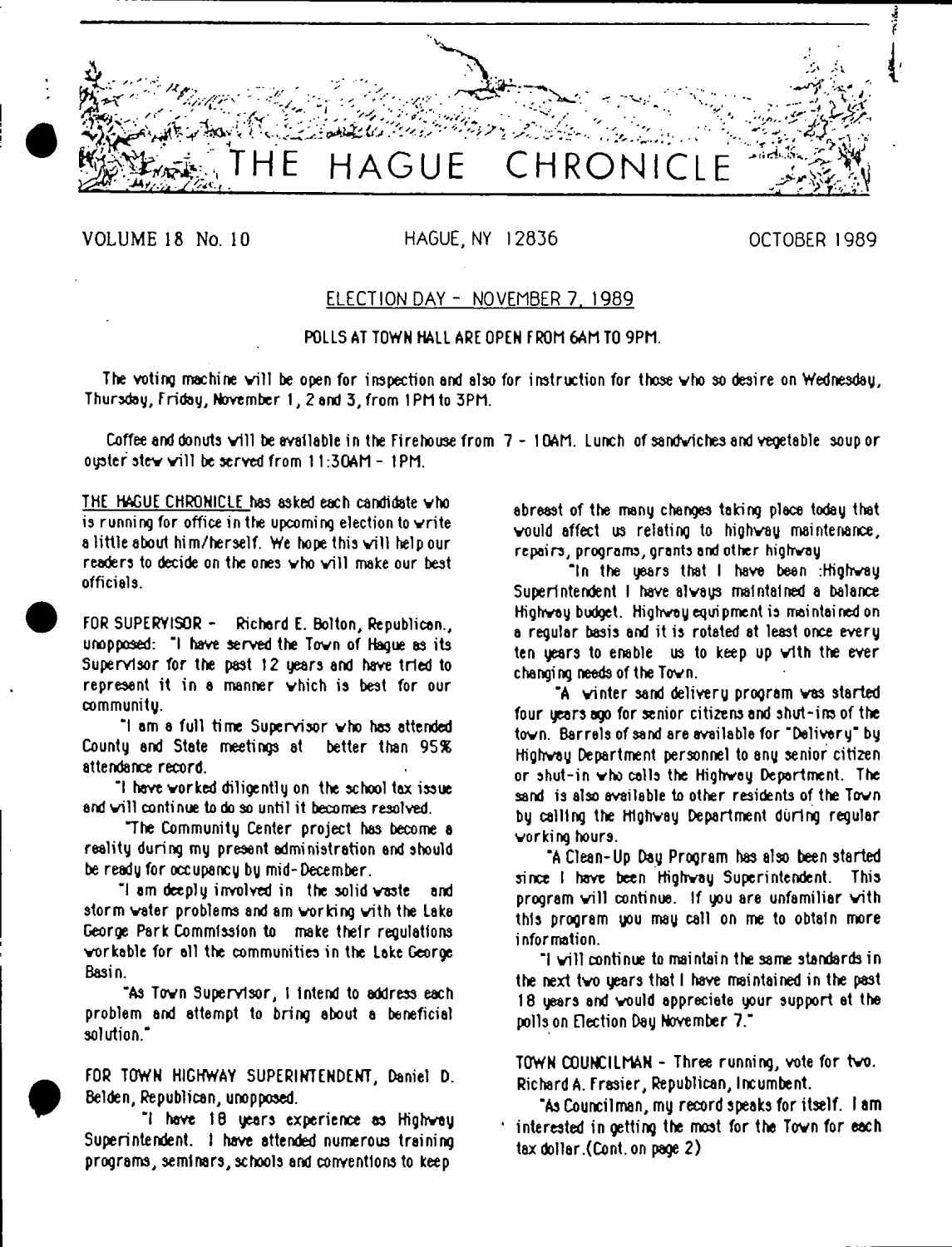$-7-$ 

COUNCILMAN (Cont. from page 1)

difficult as Federal budget cuts reach the local governments.

"As present Highway Committee chairman, I have utilized my business knowledge to the best interest of the taxpayer in both the purchase of new equipment and the repair and mnaintenance of existing equipment.

"Our small town has much to offer and if we all work. together, much can be accomplished. I vould appreciate your continued support."

JAMES BRAISTED,, Republican Incumbent: "I am active in various Tovn organizations snd have been active in Tovn politics for over fourteen years. I am serving as Chairman of the Hague Republican Party and am a member of the Warren County Republican Committee and also the Warren County Republican Executive Committee.

"As a life-long resident of Hague, I feel veil avare of the problems facing the community. My goal is to keep Hague a safe place to live for both young and old. In realizing this, I vish to preserve the past, protect the present and plan visely for the future."

Richard Strum, Democrat: "I look forvard to the opportunity of serving the people of Hague as a Tovn Councilman. I believe that having grovn up In Hague I am responsive to the desires of tovn residents.

\*1 attended Hague Central School and graduated from Ticonderoga High School in 1961. I have vorked at Rogers Rock Public Campground each summer since 1982. I have a BA from Houghton College and in December I will have qualified for my M.A.E.D. from the College of William and Mary. I vould appreciate your vote on December 7."

FOR TOWN CLERK - Two running, vote for one.

tWNCY TROMBLEY, Republican. "I'm Nancy Young Trombley and I'm running for Tovn Clerk. My husband Dennis, my tvo children and I live on Holman Hill. As many *Chronicle* readers may remember, for many years I vas employed at the Hague Supermarket. During 'those years t gained considerable experience handling and accounting for money. During end. si nee that time, I have been involved in many local activities/ organizations including the restructuring of the Beste Scholarship Fund, organizing the Snov Sculputure Contest at the Winter Carnival, Little League, Girl Scouts and several Bike-a-thons, to name a few.

"Because of my interest and attendance at many Tovn,. Planning and Zoning meetings, I obtained the duty of taking minutes for the Planning and Zoning Boards. This

past spring and summer I've had the chance to vlev some of the operations of the Town on a first hand basis and could bring all this experience with me to the Town Clerk's office.



"I feel that I've always had the Town's best interest in mind, and if elected, will work hard and continue to do so. Thank you."

MICHELE GAUTREAU, Democrat: Hi. My name 1s Michele Denno Gautreau. I am running for Hague Tovn Clerk on the Democratic ticket.

"Being a life long resident of Hague and possessing a deep love for its' beauty and serenity, I would like to try my hand at working for the townspeople. Although I cannot claim any experience at this position, I am confident that I can learn quickly and do an efficient and honest job.

"I am on the Hague School Tax Investigating Committee, and as an individual taxpayer, drew up the petition to ask our Tovn Board to take ectlon concerning the unfair tax situation.

"I vould appreciate your vote of support in the November election. Thank you.."

FOR ASSESSOR - CLINTON FRASIER, Republican, unopposed

FOR TOWN JUDGE - KENNETH YAW, Republican, unopposed

## EXERCISE YOUR RIGHT TO VOTE!! \* \* \* \* \* \* \* \* \* \* \* \* \* \* \* \* \* \* \* \* \* \* \* \* \* \* \* \* \* \* \* \*

QUOTE FROM THE POST STAR 10/11/78: "When I think about my views, they're extremely conservative. I'm for conserving the environment and conserving our money.".. . Republican Candidate for Tovn Supervisor in Greenwich, NY, BONNIE HOAG.

## CHRISTMAS WREATHS (ALREADY?)

Not really, but the Carillon Garden Club members will soon be taking orders for delivery in early December. If you have ordered a Christmas vreath from the Garden Club in the past, you will probably be contacted by a member. However, if you vould like to be on our list to be contacted, please call any member of the Garden Club, or Dottie Henry,at 543-6633 assoonas possible. This is one of our major fund raisers, money to be used in the beautification of the area.

*The most dangerous animal in Wall Street is note hull or e hear, hut a hum steer,* .. *Anon.*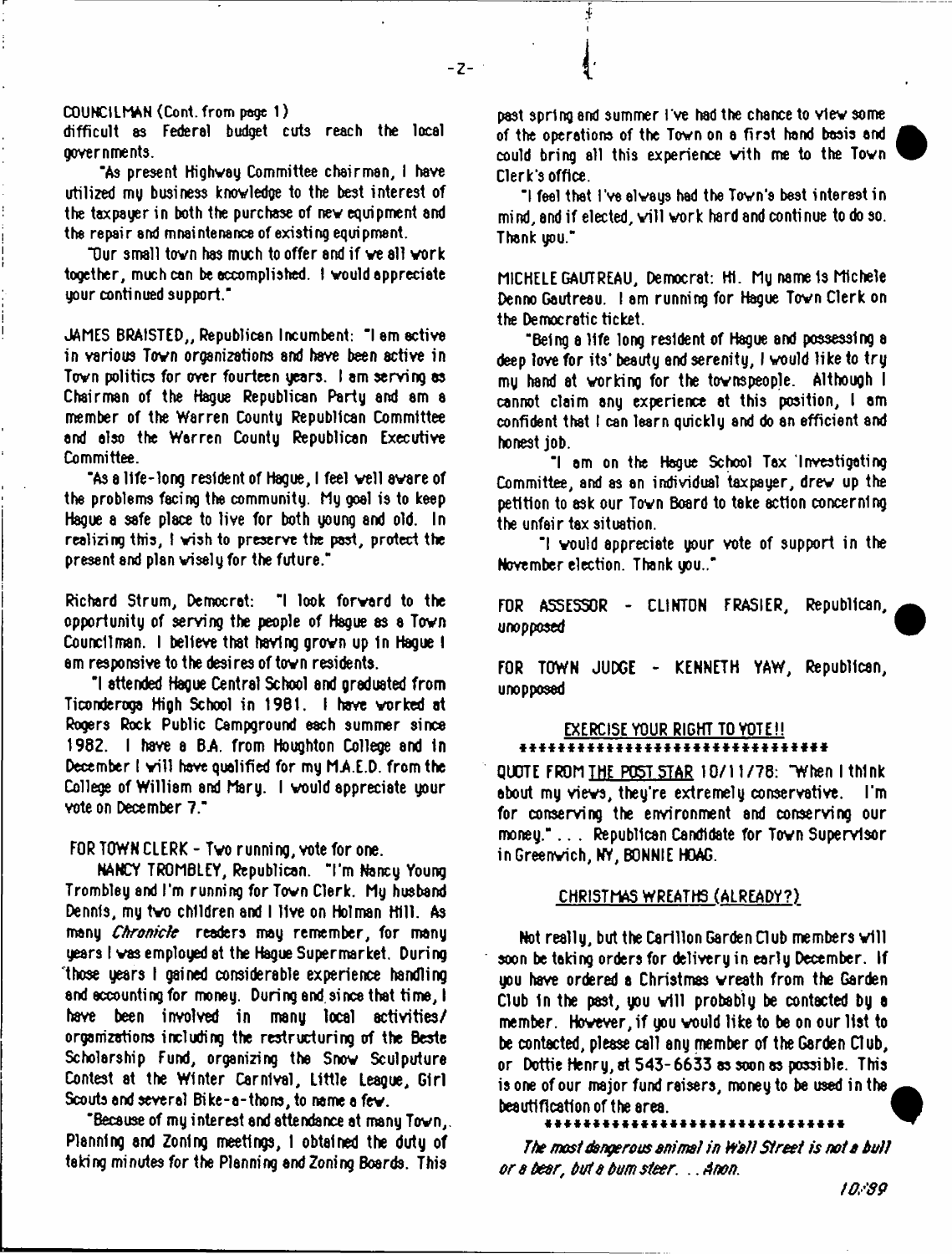### **ZONING BOARD OF APPEALS - Sept. 2 1 . 1969**

A public hearing vas held on Sept. 21 before the regular meeting. This related to 60-1-9, an appeal on the Zoning Administrator's decision on the Northern take George Resort.

Among those vho spoke for reversal of the decision vere: 1. John Caffry, lavyer for the neighbors of the resort, stating again that the resort was operating a marina by renting space to people vho vere not guests: Dive shop, Scuba school and Marina not allowed without a variance: Site Plan Review necessary for more than *2S%* allowable by expansion.

2. David Sollday with photos he felt should prove his arguments concerning docks. Also commercialization of docks before 1977 not documented.

3. Robert Ball vho said the judgement should be on the basis of zoning regulations, not on Individual wishes.

4. Betsy Mercelis commenting on the use of the old 350 ft. dock that was used by the steam boat.

In defense of the Zoniung Administrator's decision vere:

1. Jack Carney, vho noted the property has been commercial since the late 1800's and the 350 ft. dock was in use at that time by more than the steamboat. He felt that business must be upgraded to keep up with the times and also questioned Hague's authority over docks.

2. FrankCarney, vho confirmed the comments by Jack Carney and also questioned Hague's authority over docks.

3. Scott Patchett, vho made general comments on services provided end the need for allowable expansion.

4. Joann Shortrand, attorney for the Martucci's vho said there vere no requirements concerning docks until 1986 and felt that Hague would be allowing for other challenges to the ordinance if the board was to rule on changes prior to that date.

5. Dave Martucci reminded the board that Hague Planning Board voted to uphold Mr. Breitenbach's decision.

6. Mrs. Kay Martucci commented on the necessity to protect boats because of weather factors and feels that three docks are allowed her (400 ft. of shoreline) under the ordinance and vould permit her this protection.

Tvo members of the board vere absent end Mr. Caffry 8sked if the matter could be deferred until the next meeting. Granted.

The regular meeting opened at 8:25PM. The Doran area variance 60-1-22 for deck was withdrawn. Corrected di mensions brought it i nto compliance.

#### **PLANNING BOARD - 10/5/89**

tn the absence of Chairman Laundree, Norm Strum opened the regular monthly meeting vith the reading of the minutes. The minutes vere accepted as read. Due to illness of Chairman Laundree and Mr. Costello, and the absence of Mr. Robinson, the Board, for the first time in years, did not have a quorum and therefore all matters on the agenda vere tabled until the November 2 meeting.

THE REGULAR OCTOBER MEETING OF THE TOWN BOARD IS BEING HELD ON OCTOBER 17, and therefore cannot be reported in this issue. We should have tvo meetings to report in the November issue.

### MILFOIL UPDATE

Dr. Jay Bloomfield, chief of lake operations for the State Dept, of Environmental Conservation, has reported that the project to hand harvest milfoil 8t 24 sites In Lake George was only successful at 13 sites. At 11 sites, the plants vere too dense to enable divers to pull the plants by hand. A total of 36 sites are being evaluated for control techniques such es hand pulling, suction dredging, or smothering vith mats. An application to remove milfoil by one of the above mentioned methods should be submitted by DEC to the Adirondack Park Agency by the end of November. (The boat launch site In Hague has been added to the list for the suction dredging process.)

According to Bloomfield, milfoil is found primarily in areas vith high boat traffic, densely populated areas vith septic systems and where tributaries carry sediment into the lake.

All sites of milfoil that vere hand harvested this  $\mathbf{r}$ September will be reinsepected for new growth early in the summer of 1990.

### MORATORIUM UPDATE

The current construction moratorium in the Lake George Park that is scheduled to expire on Nov. 15, 1989 may be extended by the Lake George Park Commission. At the L.G.P.C. November meeting, the commissioners could consider a 90-day extension, followed by two additional periods of 60 ddys each, for a total of 8 possible 7 months extension.

The stormvater and vaste water regulations that were proposed by the L.G.P.C. this summer are currently being amended. A second public hearing will be held on these revised rules and regulations. Adoption of the revised rules is planned for late vinter or early spring. The commission may consider, under certain conditions, excepting the construction of a single family home from the moratorium. The purpose of the regulations is to reduce pollution going into Lake George.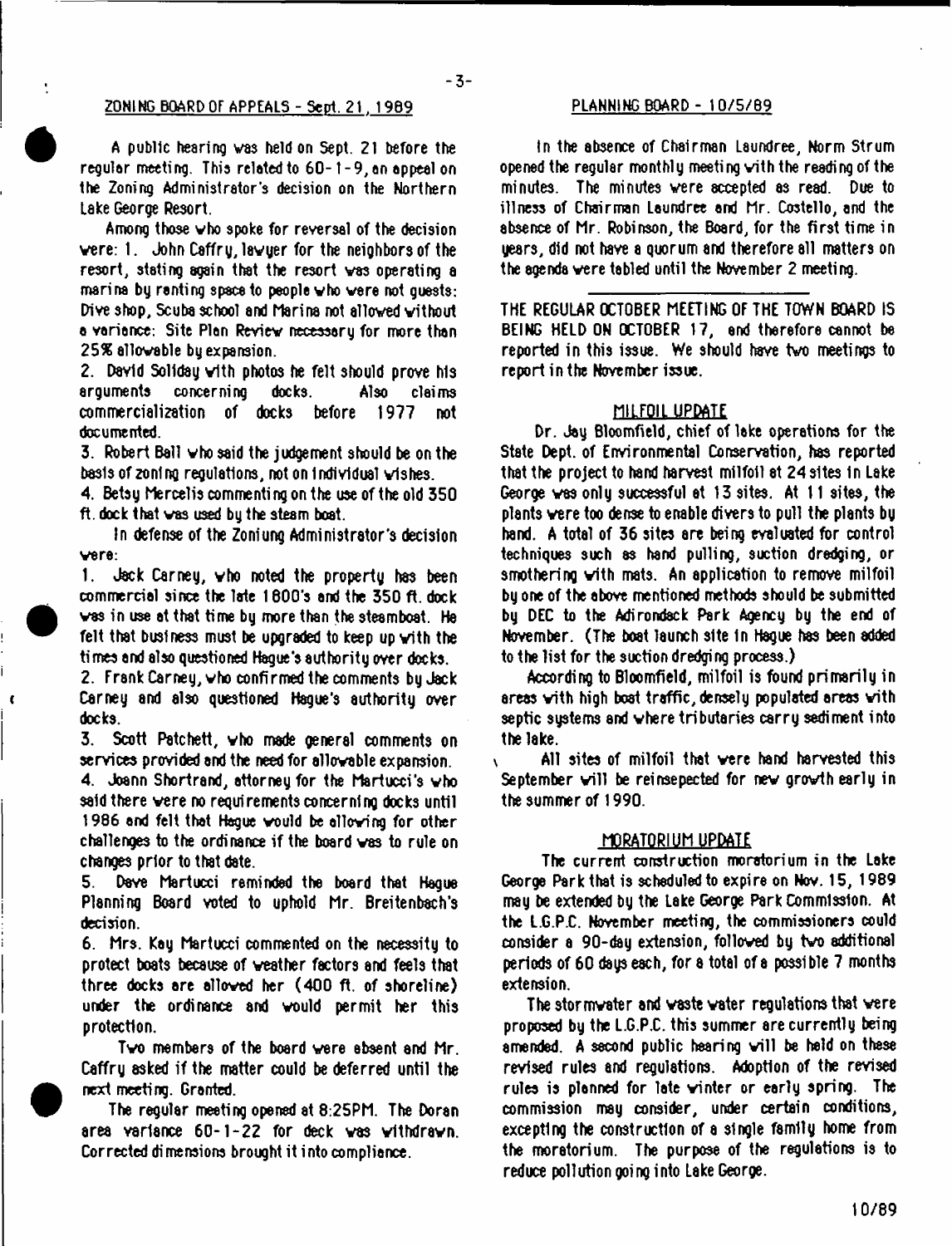## DRIVERS NEEDED

۱ļ

Do you want to know how to feel good about yourself and know that you ore doing a good turn for some one of your neighbors? Get your name on the drivers' list. Drivers are uroentlu needed to transport the elderly and disabled in Hague to doctors' appointments, shopping, Warren County Center for business reasons etc. etc. If you drive and have some spare time, register your name in the Tovn Hall (543-6161) and be a vital part of the Hague community. Those that don't have any spare time - MAKE IT! Warren County pays a stipend vhich helps to cover the gas etc. So, be a good scout, do a good turn and Join the DRIVERS' CORPS. You vont regret It.

### HAGUE VOLUNTEER FIRE DEPARTMENT

| <u> Statistics for September</u> |             |
|----------------------------------|-------------|
| Emergency Squad - 113 man hours  |             |
|                                  | 16 calls    |
|                                  | $637$ miles |

#### Fire Department - 1 call (for sdovned vlre)

The Emergency Squad really had a busy month and as time goes by they seem to get busier and busier, so busy that they are beginning to feel the need for a second ambulance. When Haque's (10 year old) ambulance is making on out of tovn run, or in some instances vhere Hague's ambulance is not ample for the situation Involved, Tlconderoga's ambulance Is called. This involves precious minutes, sometimes making the difference between life and death. The members of the , squad deserve many many vords of praise for the time ami dedication they give for their fellovmen. These are just ordinary citizens Just as you and I are. The thlnQ that makes them different is that they not only devote endless hours to responding and administering to people - they have spent countless hours in courses enabling them to do so. Hague is very lucky to have such a crew.

They include: Gerry Boyd, Captain, John Breitenbach, Craig LeCourse, Carroll LaPann, Lu Megov, Doug Sperling and drivers Steve Priore and Dave Snov. So if you see any of these people any time, please do thank them for the great job they are doing. Ask them hov rewarding it is. Maybe you would like to be a part of it. You are certainly needed!!

The Firemen's annual ham dinner on October 14 at Silver Bay Association vas a huge success, thanks in a large part to Marilyn Priore, vho chaired the event. Ste had a great committee backing her up end of course the personnel at Silver Bay vere indispensable. All the comments I heard vere that it vas the best dinner ever.

If you are missing these dinners, you should be sorry. They bring out many people from Hague and surrounding^ areas (498 attended this one!) Besides you are helping the fire department vith one of their largest fund reisers.

Next on the agenda for Marilyn and her crev is the Election Day lunch from 11:30AM-1PM. Vegetable soup or oyster stew and sandwiches will be served. Coffee and donuts will be served for the early birds from 7-10AM. BE SURE TO VOTE and then cross the street to the FIRE HALL for its annual Election Day Lunch.

#### \* \* \* \* \* \* \* \* \* \* \* \* \* \* \* \* \* \* \*

The following is a copy of a letter written to the Lake George Park Commission on September 14:

"I am writing to you concerning the following incident vhich I and others found to be quite distressing.

"Over Labor Day weekend I vas at L8ke George staying vith my family at my parent's house in Hogue. On Saturday afternoon, September 2, ve took a boat ride dovn to West Dollar Island. On our way back a baby deer vas swimming from one of the islands to the shore. The deer vas very scared because of all the boat traffic. The deer svom to the closest land - the sheer face of a cliff. He managed to get out of the vater and get on to a rock, but as he tried several futile attempts to Jump up the cliff, he broke his leg. You could actually see his leg break. Many concerned adults and children saw this happen and a few people vith radios called In to the rangers for help. We decided to take our boat over to the renger station at Hewlett's Landing to get help quickly. "When ve got to the island and explained the situation, ve vere faced vith a total lack of compassion. We were told that nothing could be done and that this vas an act of nature, t asked If they could tranquilize the animal and set the leg. t vas told there vere no funds for this. I also suggested that it be shot, vhich vas better than suffering in pain and starving to death since there vas no vhere for it to go. The ranger said that nothing vould probably be done. His uncaring, indifferent attitude vas yery upsetting. If the rangers do not help the vildlife when they are able to, vho vill? t vas alvays under the Impression that rangers care about the environment end animals.

"I later found out that this year there has been a fee charged for the use of the lake for boating and docking. Since Lake George is vary heavily used, I can imagine the amount of money this brought in. What is this money used for if not to help and protect the lake and its inhabitants?

"I only hope that this vss an isolated incident and other  $r$ angers care about wildlife. I also hope that the children that saw this happen think that someone came to the deer  $\theta$ rescue.

Sincerely, /s/ Lori Kane, Middletovn, NY

 $-4-$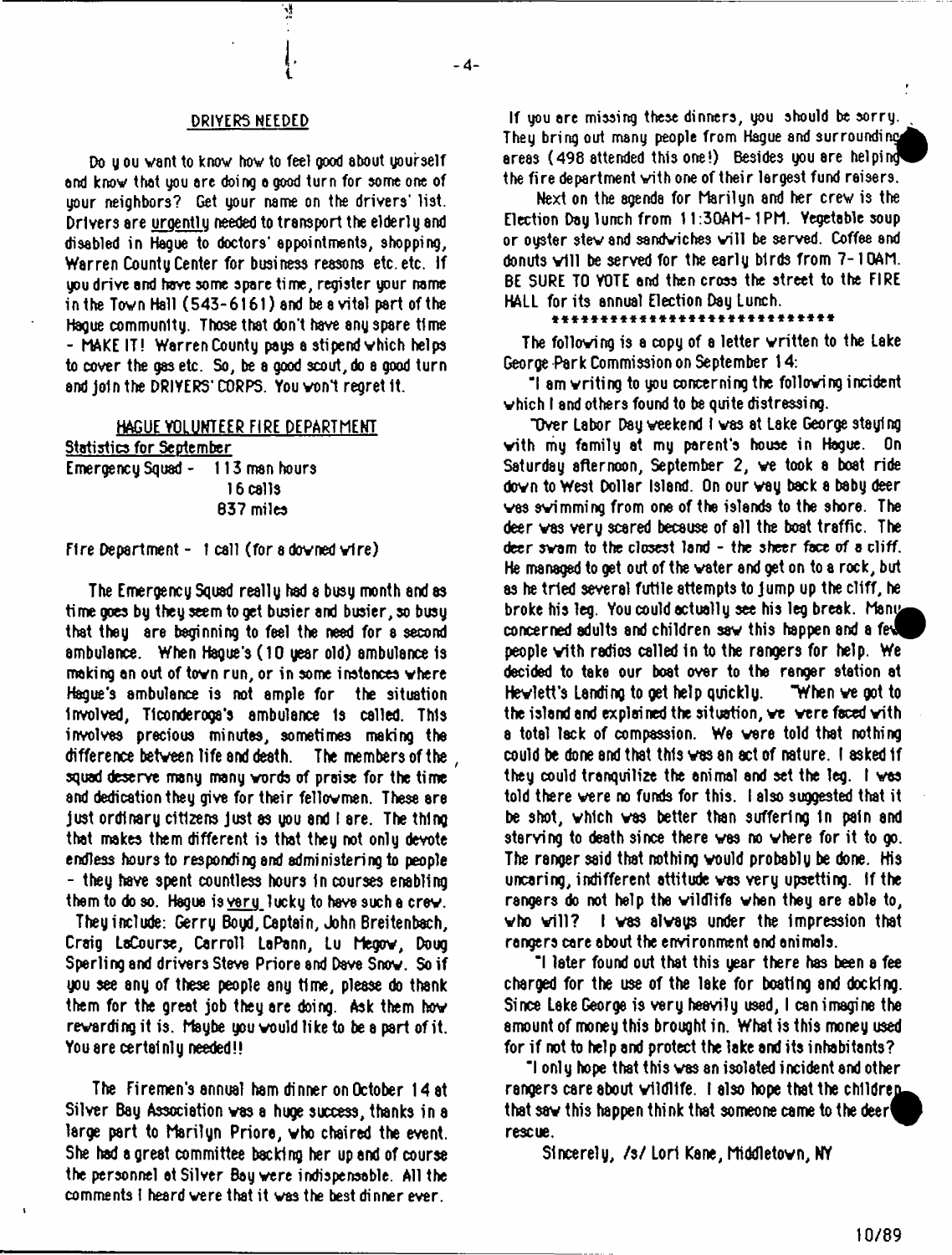## HEY BOYS! CUB SCOUTS IN HAGUE!

J

₹

All boys in the second, third, fourth or fifth grades and their parents vho are interested in finding out about the fun and adventure of Scouting are invited to a parent/son meeting at the Hague Tovn Hall on Thursday, October 19 at 7PM. Registration for our new pack will be that night. The sign-up fee for six (6) months is \$3.30.

Volunteer leaders for the dens are needed. The more the merrier! Please bring your parents, bring your fees, so you can sign up and join your friends (and make nev ones!) in all the fun and adventure!

Any questions call Karen Costello at 543-6590 or Perry Girard at 543-6763 (evenings).

#### HAGUE SENIOR CITIZENS CLUB

The next meeting will be on Tuesday, Oct. 24. There will be a carpooling trip to the Bolton Lending mealsite. Meet at the parking lot at 11:30AM.

 $NOTE: We MUST$  let the ladies at the mealsite know one veek in advance of our coming. Please phone Diane or Bertha at the Tovn Hell (543-6161) before Oct. 17 The regular business meeting will be held at the Town Hall following our return to Hague. We will have reports from the chairmen of our nominating committee end from our program committee.

## HAGUE FISH AND GAME CLUB

 $\bullet$ 

 $\bullet$ 

The next meeting of the Hague Fish and Game Club will be held at the clubhouse on October 17 at 7:30PM. The drawing for the rifle will be held at that meeting.

DON'T FORGET THE HUNTERS' BREAKFAST, beginning October 21 and 22 at 5AM and continuing through the hunting season.

# HAGUE HISTORICAL SOCIETY MEETS

The Hague Historical Society will hold its October meeting on Thursday, October 19 in the Hague Baptist Church Annex. A social hour begins at 7:30PM and the program will start at 8PM.

The program will focus on the former Silver Bay School for Boys and its vork study type of program. President Dr. Robert Cole will round out the presentation vith slides of the school In action and also comments from graduates at their recent annual meeting at the Silver Bay Association.

## AMERICAN LEGION

The next regular meeting of Hague Post 1538, American Legion, will be held at the Legion home at 7:30PM on Wednesday, November 1, and all members and eligible veterans are urged to attend. Refreshments will follov the business meeting.

An official flag burning ceremony will be conducted at the Legion grounds on Sat. Nov. 11, end 8ny area resident vho wishes to dispose of a vorn-out American flog is invited to turn in any such flag to any local Legionnaire prior to that date, for proper disposal.

#### TOUGH SMOKING POLICY ADOPTED AT MLH

The Moses-Ludington Hospital Board of Directors has adopted a strict policy on smoking. The Board is following the lead of other health care facilities in taking steps to reduce smoking in the hospital.

The only smoking ares vhich vill be permitted as of October 1, 1989 will be a small section in the hospital's cafeteria. Absolutely no smoking vill be alloved in any patient rooms or on the patient floors. Visitors will be prohibited from smoking vhile in the hospital.

# HAGUE TO HAYE ITS OWN SCHOOL VOTING DISTRICT

Ticonderoga School Board member David DeFranco of Hague has been instrumental in persuading the board to take steps in establishing a separate voting district for residents of the Tovn of Hague.

Residents of Hague have been very vocal about the matter of the distribution of school taxes end felt that one step the Board could take vould be to form a voting district in Hague. DeFranco called the school taxes paid in Hague "mind boggling and the least you can do is give them a chance to vote vlthout having to travel this far."

The cost of setting up the two districts will be \$600 or \$700 for the first year. No date has been established for the Implementing of this voting district.

#### \* \* \* \* \* \* \* \* \* \* \* \* \* \* \* \* \* \* \* \* \* \* \* \* \* \* \* \*

*Cveru Sunday, more Um 500,000 trees ere used to produce the 66%of newspapers ihst ere never recycled.*

*We throv evrey enough gfess hottfes end jers to O il the 1,350 -foot fain toners of he\*' fork's World Trede Center every t\*o veeks*

Isn't it time to start doing something about it?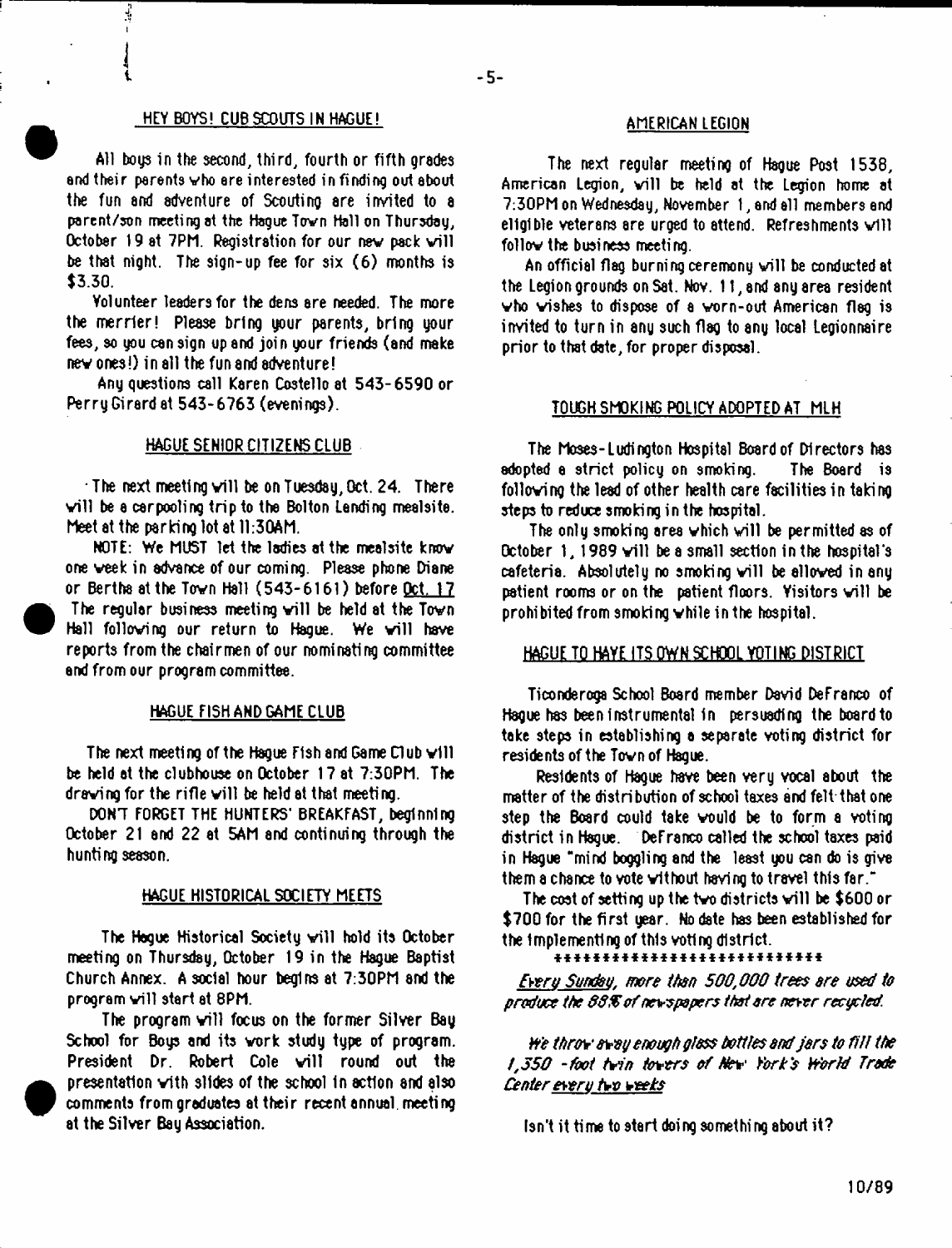# WILLY C'S SEPT/OCT WEATHER NOTES FOR THE MAGUE'S SECRETARIES

September turned out to have a lot of sunny warm days between Sept. 2nd and the 10th, mixed rain and sun to the 23rd, and then back to sunny cooler days to the end of the month. Our high for the month was the 90<sup>°</sup> reported last issue, our low was 38º on the 25th. Our Mt. observator recorded  $30<sup>°</sup>$  this same day, our first freezing temperature from that location. Rainfall for the month vas 4.23 inches, abundant by normal standards, but still less than to our north. Hugo came through the night of the 22nd and the day of the 23rd. By the time 1t arrived It had picked up enough speed, so it only dropped .36" of rain. We received 1.63" three (toys earlier. Hugo brought a strong south wind which did a lot of tree pruning all about and knocked the pover out from six to eight hours, depending on vhere you vere located. With the passage of Hugo, some cooler air entered into the area from northern Canada and vith that the Canadian geese began a serious exodus to the south. I knov the night of the 26th, at 11:15PM one flock right after the other could be hear honking their vey southvard through the night skies, buoyed on by a favoring north northvest vind. Our highest vind gust vould have come during Hugo's visit, but ve vere unable to get a true reading. Our quess is it would have been in the 35+ MPH range. We lost 1 hr. and 28 min. of daylight in Sept.

You may recall as ve ended our last report ve said ve vould be In full autumnal blaze by next Issue. That Is not quite the esse. We have some bright colors scattered here and there and one gets back from the lake there is oood color, but os I look out, the colors are predominently green or brovn. With no hard freeze, many of the leaves are just turning a dull brovn or yellov vithin the basin, not as spectacular as other years. Last night, Oct. 9, vas our coldest to date , 33 lakeside, 25 Mt. Top. It vas 27 Mt. Top on Oct 4th, so avay from the lake there has been 8 hard freeze, but lakeside not even a 32 reading yet. Last night's temperatures should bring out more color posthaste, but I suspect the leaves will not linger and the trees will be stripped by the next strong cold front. The air temperature at 10PM Oct 10 vas 42, the vater temperature 59  $1/2<sup>2</sup>$ . In the meantime we are expecting temperatures in the 70's by the 14th, so maybe we will be In for some Indian Summer veather. I should think the color will be the best it will be, in these parts, between the 12th and the 19th We will see.

\*\*\*\*\*\*\*\*\*\*\*\*\*\*\*\*\*\*\*\*\*\*\*\*\*\*\*\*\*\*\*\*\*\*\*\*

*American consumers end industry throv svsy enough aluminum to rebuild our entire commercial airfleet evero three months.*

Do you know who two of the most special people in our town are? They are two ladies who go far beyond their required duties to be as much help to Hague residents as they can. Unofficially they are part of every group in tovn: Fire Dept., Senior Citizens, CARE Committee, Home Bureau, the churches, etc., since they run off copies of informative material, keep lists for senior trips, for the bi-monthly senior bus, ansver questions that require extra effort and lots more  $---$  all this in addition to the many chores necessary to keep Hague running efficiently.

This is just a short tribute to tvo really great gals, Diane Frasier, vho has served the tovn for 10 years and Bertha Dunsmore for 9 years. THANKS!

#### CANNON BALL FOUND IN VILLAGE

One day in August, the Cablevision repair crev vas working in the center of Hague when they came across a cannon ball of ancient vintage. Upon shoving it to Curley Monroe, (caretaker of our park), he expressed an Interest in it and vas able to buy it from them. He then presented it to the town for use in its museum, which will be located in the nev community center. Thank you very much Curley!

#### VIEWPOINT

A copy of the folloving letter vritten by Robert N. Patchett to the Ticonderoga Board of Education vas received by this paper:

"I just made out a check for our school taxes in the amount of \$14,671.68 (copy of check enclosed) and it came to mind our tvo communities may be on the road to financial trouble.

"The Board and our school supervisor have been very up front about the percentage changes, comparing Hague and T1conderog8. Needless to say most Hague residents are upset about their share of the tax bill. The blame reverts back to the formula used for state equalization rate. This state agency so far has made no real effort to help harmonize our tvo communities.

The state board makes rambling samples (their terminology) each year and then goes out to appraise these properties.

"I vould like to suggest that all boards directly and indirectly associated vith this inequity consider asking the Board of Equalization to get out and make nev samplings, and continue to make those samplings until a more equitable equalization rate is determined for the town of Hague. For many years these samplings have been questioned and to knowledge, information on the subject has been sadlu lacking.

"Let's try and pull our tvo tovns together on the important subject of financing our children's education."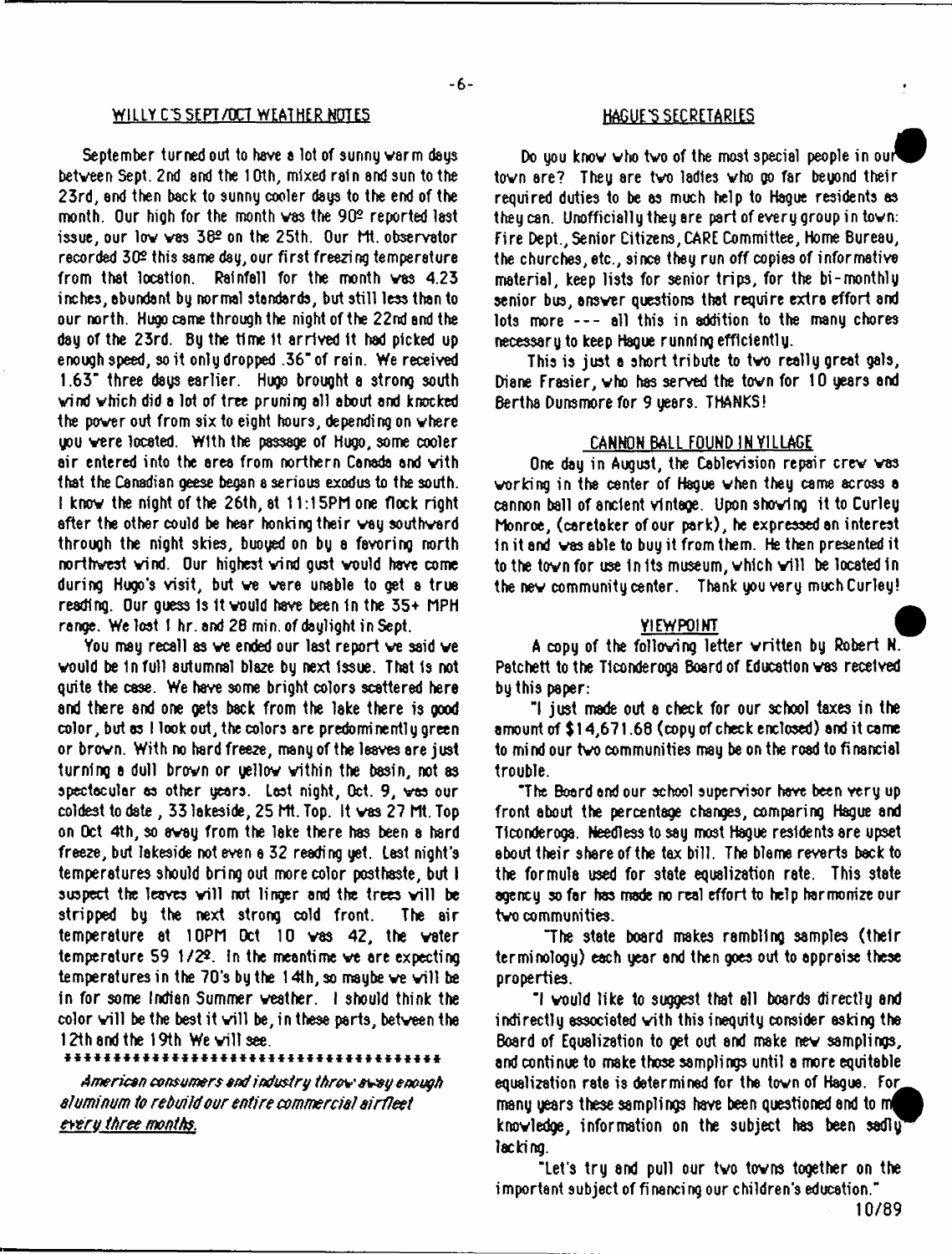)RN - A girl, India Bag, to Susan and Weymer Hinckley sitt, Pelican Bay, Naples, FL on August 18. Proud grandmother is Jane Waitt, Sabbath Day Point and Naples

BORN - A boy, Henry Lee, to Deborah end Perry Girard, Hague, on October 2 in Glens Falls Hospital. Grandparents are Ray and Evelyn Monroe, Graphite.

MARRIED - Janet Myers, Columbus, OH to C. Bruce Beattie, Bass Bay Rd., Silver Bay, and Columbus on September 3, 1989 at Grace Memorial Chapel, Sabbath Day Point.

MARRIED - Robin Warren May, daughter of Mrs. Carolyn Warren, to William Montgomery, in the gazebo on the shores at Hague Motel. Reception at Ticonderoga Country Club. They will reside in Duanesburg, NY.

MARRIED - Kent Arthur Hatfield, son of Mr. & Mrs. Arthur C. Hatfield of Pine Cove Road and Joliet, IL to Patricia Ann Mulligan, daughter of Mr. & Mrs. Jean George Mulligan at the Hague Baptist Church on October 14. Reception held at the Trout House Yillage Resort fblloving  $t$ he ceremony.

DIED - Anna Henningsen, 90, in Tucson, AZ. Mrs. Heningsen vas the mother of Evelyn McKeeman, summer resident of Silver Bay.

DIED - Charles R. Barton Jr., 68, Glens Falls and Sabbath Day Point on October 3 in Glens Falls Hospital. He is survived by his vife Kay, four sons and four daughter.

# BAPTIST WOMEN TO HOLD SILVER TEA

The women of the Hague Baptist Church will hold their annual Silver Tea on Friday, September 27 in the church annex. Tea and cookies will be served. Bake sale, crafts, white reindeer are just some of the items for sale.

TIME - 1 - 4PM

## FLU SHOTS TO BE GIVEN TO SENIORS

Flu shots will be given to senior citizens in the Town I^Prtell on October 26, starting at 2PM.

#### SENIORS TO HELP SHUT-INS

The Senior Citizens Club of Hague will be seeking contributions of money in order to make up Christmas baskets for Hague shut-ins. Anyone vho vould like to join in this worthwhile project should please send their contribution to Marguerite West, treasurer, Hague, NY 12836. Checks should be made payable to the Hague Senior Citizens Club Christmas Fund and should be received by November 29.

#### HUGO HITS HOME

This publisher had some nervous moments as the news of the hurricane Hugo seemed to get worse and worse. My son, John Henry and his family reside in Fajardo, P.R. vhich vas devastated by the storm. I did have a very quick call from him the next bag (I couldn't get through to him from here) to let me knov they vere o.k., although they suffered a great deal of damage and vere very shaken, having spent eight hours together (4 of them) huddled in a basement bathroom. A couple days later I had a much longer conversation'and there were a lot of horror stories to relate. However, everyone seems to be able to pull together and there is much cleaning up and rebuilding in the tovn.

Rev. Lawrence, pastor of the Hague Baptist Church fait that ve as a church might be able to do something for John's adopted tovn and through much telephoning he vas able to contact a very small Baptist church in the town of Fajardo. This church had been almost totally destroyed. The pastor there vas grateful to David for contacting him and offering the church's help. On Sunday , Oct. 8 a special collection vas received to help this church. We are only one small church in Hague trying to help one small church in P.R. If anyone would like to be a part of this effort, donations of money or supplies may be sent to Rev. David Lawrence, Hague, or directly to Pastor Moists S. Rosario, Iglesia Fundamental Bautista de Fajardo, Pi). Box 1103, Fajardo, P.R. 00648. Pastor Rosario expressed a real need for men's pants. He explained that the men vere working very hard in mud etc. and there is no vay to clean or replace pants. Water and electricity are still unavailable in much of the town. It will be a long uphill battle for the little church 1n Puerto Rico and Its parishioners, but a little church in Hague, NY is playing a vital part in its recovery....DJH

person

10/89